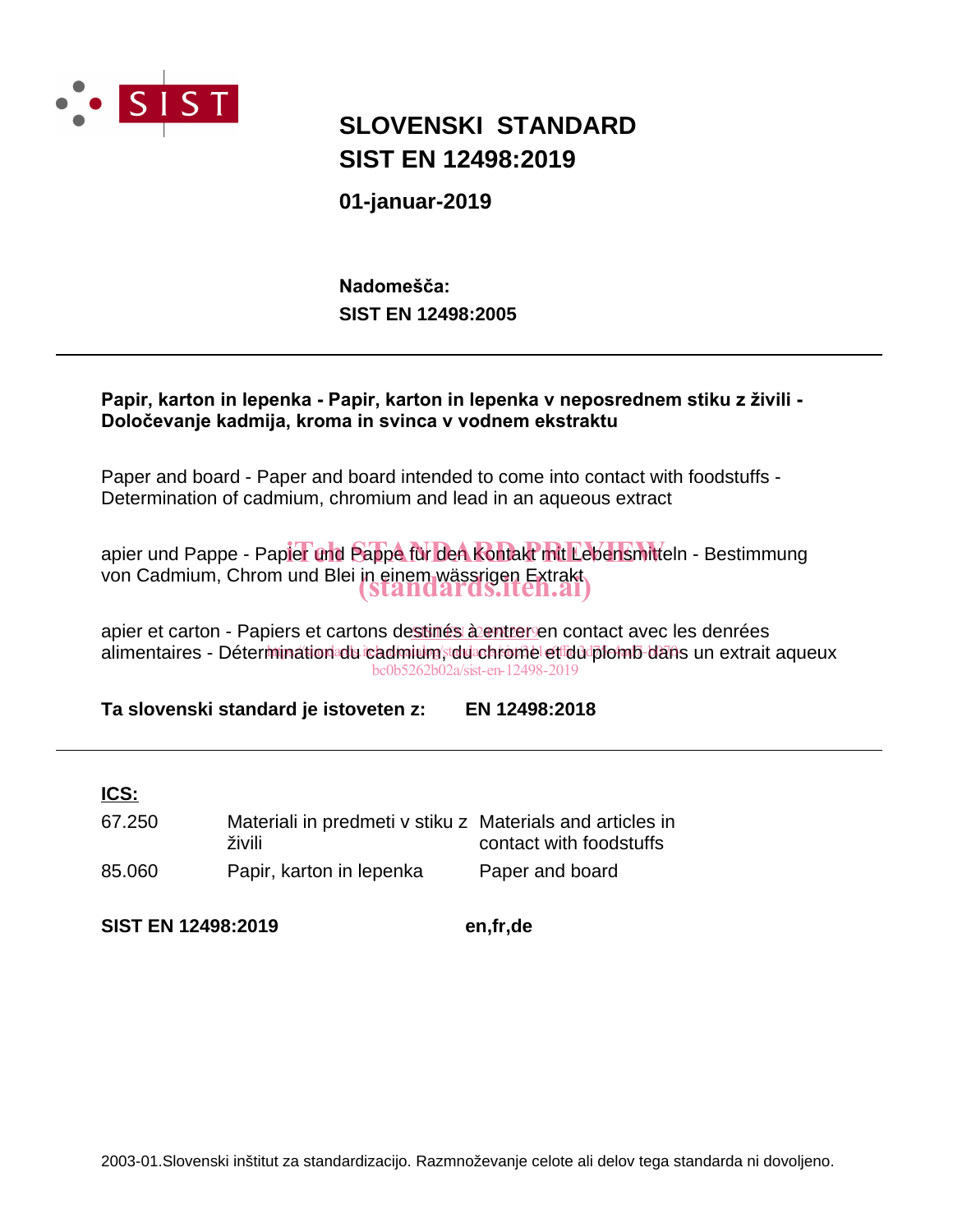

# iTeh STANDARD PREVIEW (standards.iteh.ai)

SIST EN 12498:2019 https://standards.iteh.ai/catalog/standards/sist/311e6ffa-3d75-4ad7-b070 bc0b5262b02a/sist-en-12498-2019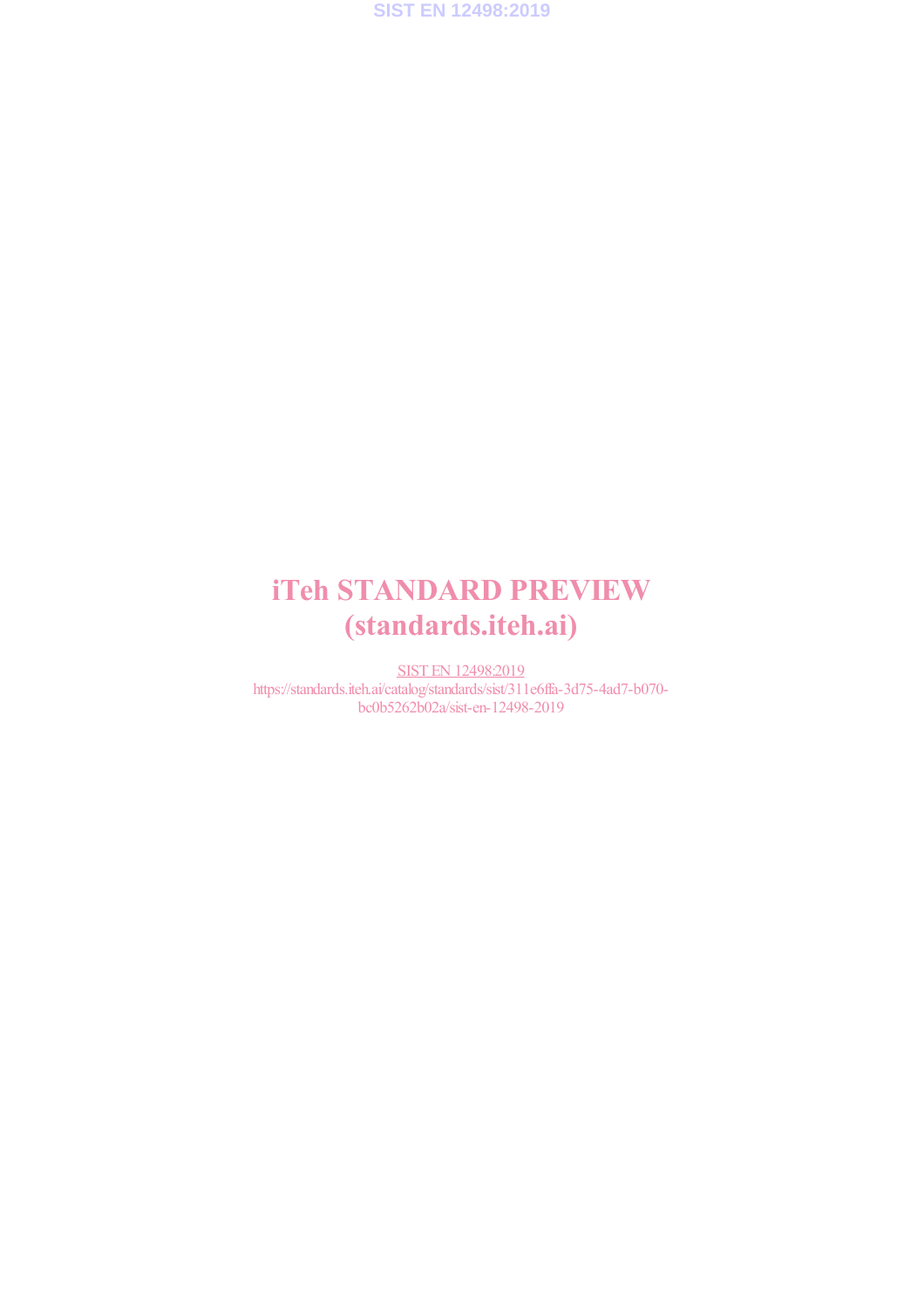#### **SIST EN 12498:2019**

# EUROPEAN STANDARD NORME EUROPÉENNE EUROPÄISCHE NORM

# **EN 12498**

November 2018

ICS 67.250; 85.060 Supersedes EN 12498:2005

English Version

## Paper and board - Paper and board intended to come into contact with foodstuffs - Determination of cadmium, chromium and lead in an aqueous extract

Papier et carton - Papiers et cartons destinés à entrer en contact avec les denrées alimentaires - Détermination du cadmium, du chrome et du plomb dans un extrait aqueux

 Papier und Pappe - Papier und Pappe für den Kontakt mit Lebensmitteln - Bestimmung von Cadmium, Chrom und Blei in einem wässrigen Extrakt

This European Standard was approved by CEN on 15 July 2018.

CEN members are bound to comply with the CEN/CENELEC Internal Regulations which stipulate the conditions for giving this European Standard the status of a national standard without any alteration. Up-to-date lists and bibliographical references concerning such national standards may be obtained on application to the CEN-CENELEC Management Centre or to any CEN member. member.

This European Standard exists in three **official versions (English, French, Germ**an). A version in any other language made by translation under the responsibility of a CEN member into its own language and notified to the CEN-CENELEC Management Centre has the same status as the official versions. SIST EN 12498:2019

CEN members are the national standards bodies of Austria, Belgium, Bulgaria, *Croa*tia, Cyprus, Czech Republic, Denmark, Estonia, Finland, Former Yugoslav Republic of Macedonia France, Germany, Greece, Hungary, Iceland, Ireland, Italy, Latvia, Lithuania, Luxembourg, Malta, Netherlands, Norway, Poland, Portugal, Romania, Serbia, Slovakia, Slovenia, Spain, Sweden, Switzerland, Turkey and United Kingdom.



EUROPEAN COMMITTEE FOR STANDARDIZATION COMITÉ EUROPÉEN DE NORMALISATION EUROPÄISCHES KOMITEE FÜR NORMUNG

**CEN-CENELEC Management Centre: Rue de la Science 23, B-1040 Brussels**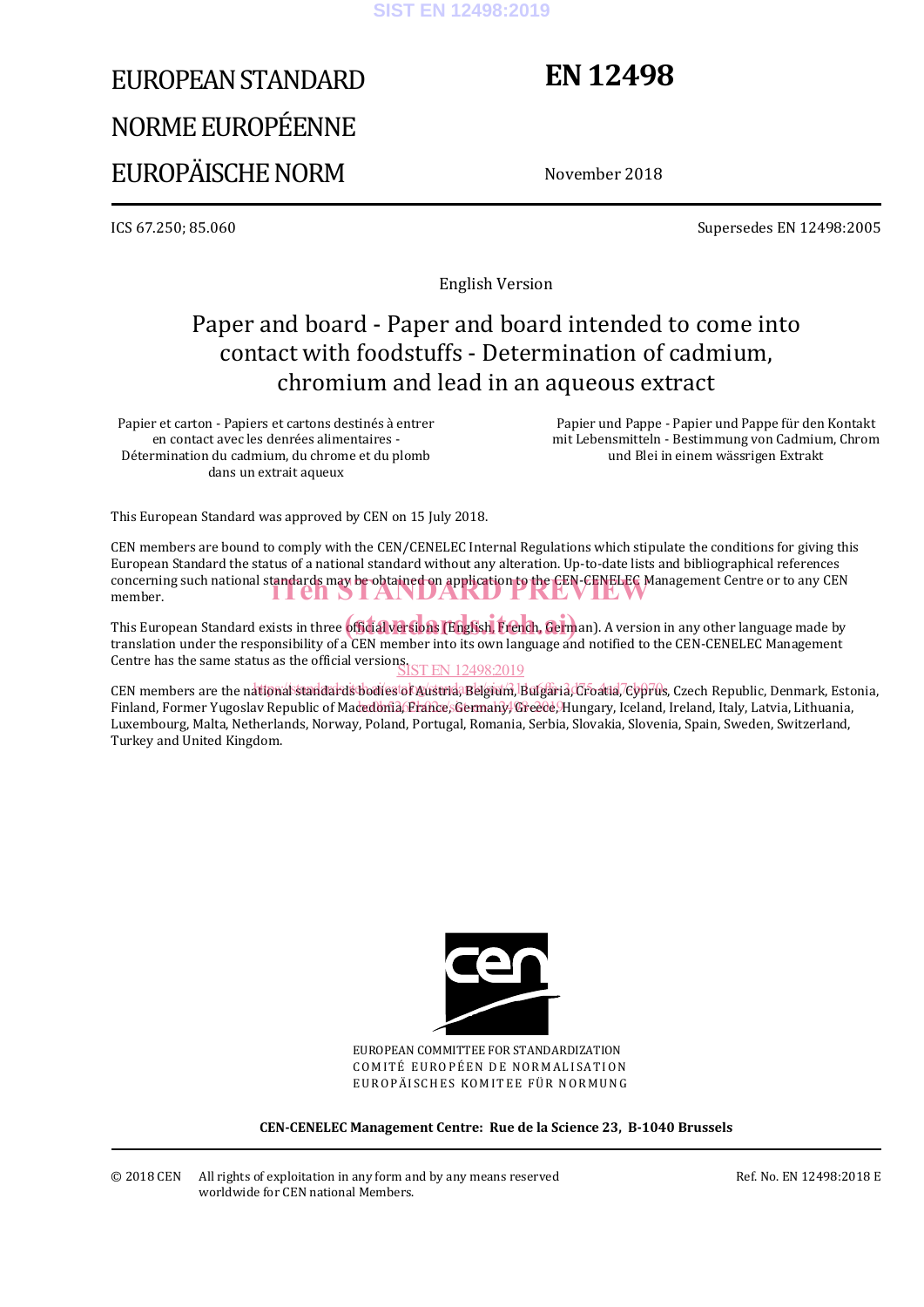#### **SIST EN 12498:2019**

### EN 12498:2018 (E)

### **Contents**

| $\mathbf{1}$     |                                                                           |  |
|------------------|---------------------------------------------------------------------------|--|
| $\mathbf{2}$     |                                                                           |  |
| 3                |                                                                           |  |
| $\boldsymbol{4}$ |                                                                           |  |
| 5                |                                                                           |  |
| 6                |                                                                           |  |
| 7                | ${\bf Procedure.}\label{ex:2} \noindent {\bf Procedure.}\label{ex:2}$     |  |
| 7.1              |                                                                           |  |
| 7.2              |                                                                           |  |
| 7.3              |                                                                           |  |
| 7.3.1            |                                                                           |  |
| 7.3.2            |                                                                           |  |
|                  |                                                                           |  |
| 7.3.3            |                                                                           |  |
| 7.3.4            |                                                                           |  |
| 8                |                                                                           |  |
| $\mathbf q$      |                                                                           |  |
|                  | <b>SIST EN 12498:2019</b>                                                 |  |
|                  | https://standards.iteh.ai/catalog/standards/sist/311e6ffa-3d75-4ad7-b070- |  |

bc0b5262b02a/sist-en-12498-2019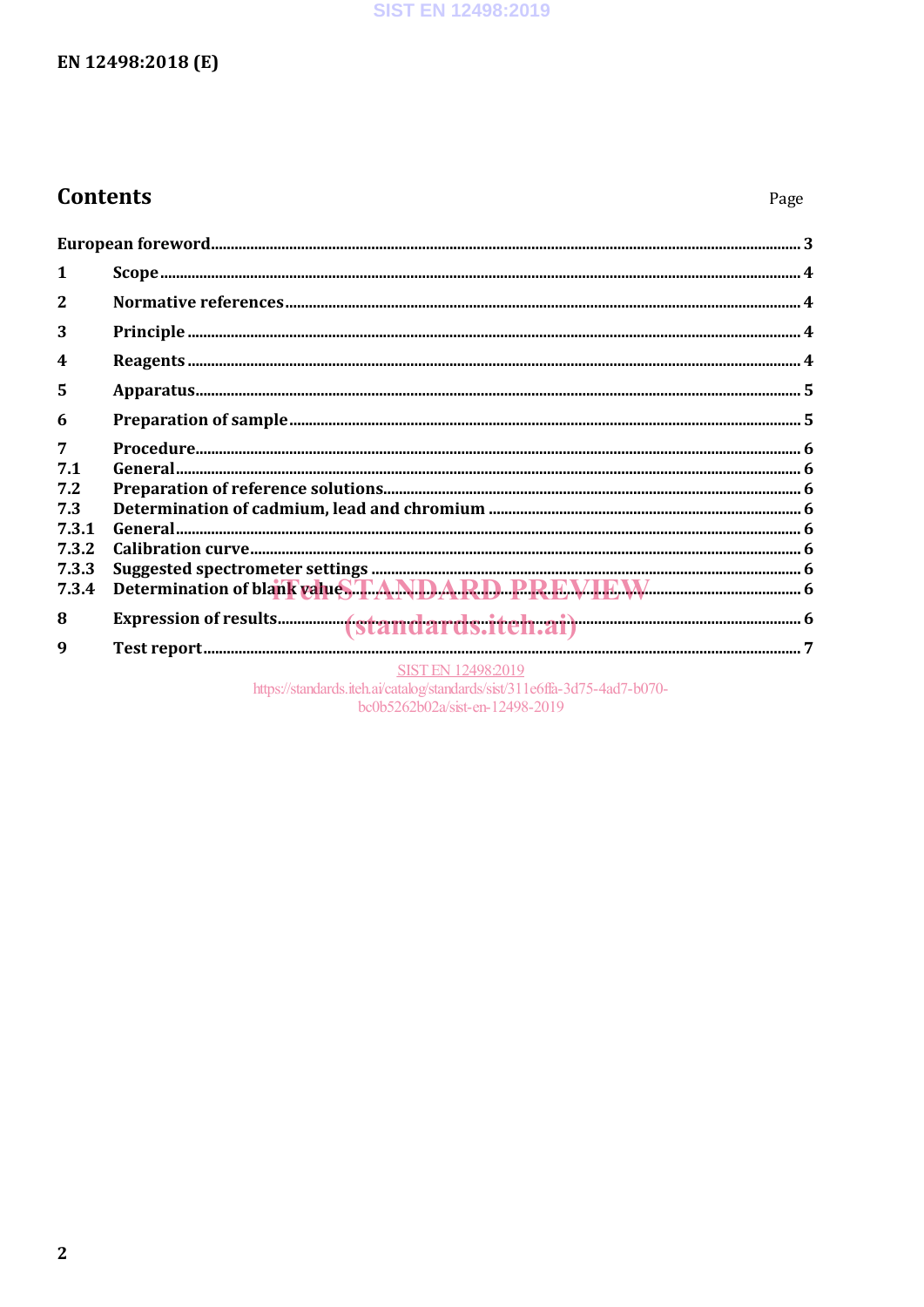### **European foreword**

This document (EN 12498:2018) has been prepared by Technical Committee CEN/TC 172 "Pulp, paper and board", the secretariat of which is held by DIN.

This European Standard shall be given the status of a national standard, either by publication of an identical text or by endorsement, at the latest by May 2019, and conflicting national standards shall be withdrawn at the latest by May 2019.

Attention is drawn to the possibility that some of the elements of this document may be the subject of patent rights. CEN shall not be held responsible for identifying any or all such patent rights.

This document supersedes EN 12498:2005.

With regards to EN 12498:2005 the following changes have been made:

- a) Chromium has been added to the scope;
- b) The reagents have been modified;
- c) Editorial updating.

According to the CEN-CENELEC Internal Regulations, the national standards organisations of the following countries are bound to implement this European Standard: Austria, Belgium, Bulgaria,<br>Croatia Cynrus Czech Republic Denmark Estonia Einland Former Yugoslav Republic of Macedonia Croatia, Cyprus, Czech Republic, Denmark, Estonia, Finland, Former Yugoslav Republic of Macedonia, France, Germany, Greece, Hungary, Iceland, Ireland, Italy, Latvia, Lithuania, Luxembourg, Malta, Netherlands, Norway, Poland, Portugal, Romania, Serbia, Slovakia, Slovenia, Spain, Sweden, Switzerland, Turkey and the United Kingdom. bc0b5262b02a/sist-en-12498-2019SIST EN 12498:2019 https://standards.iteh.ai/catalog/standards/sist/311e6ffa-3d75-4ad7-b070-<br>https://standards.iteh.ai/catalog/standards/sist/311e6ffa-3d75-4ad7-b070-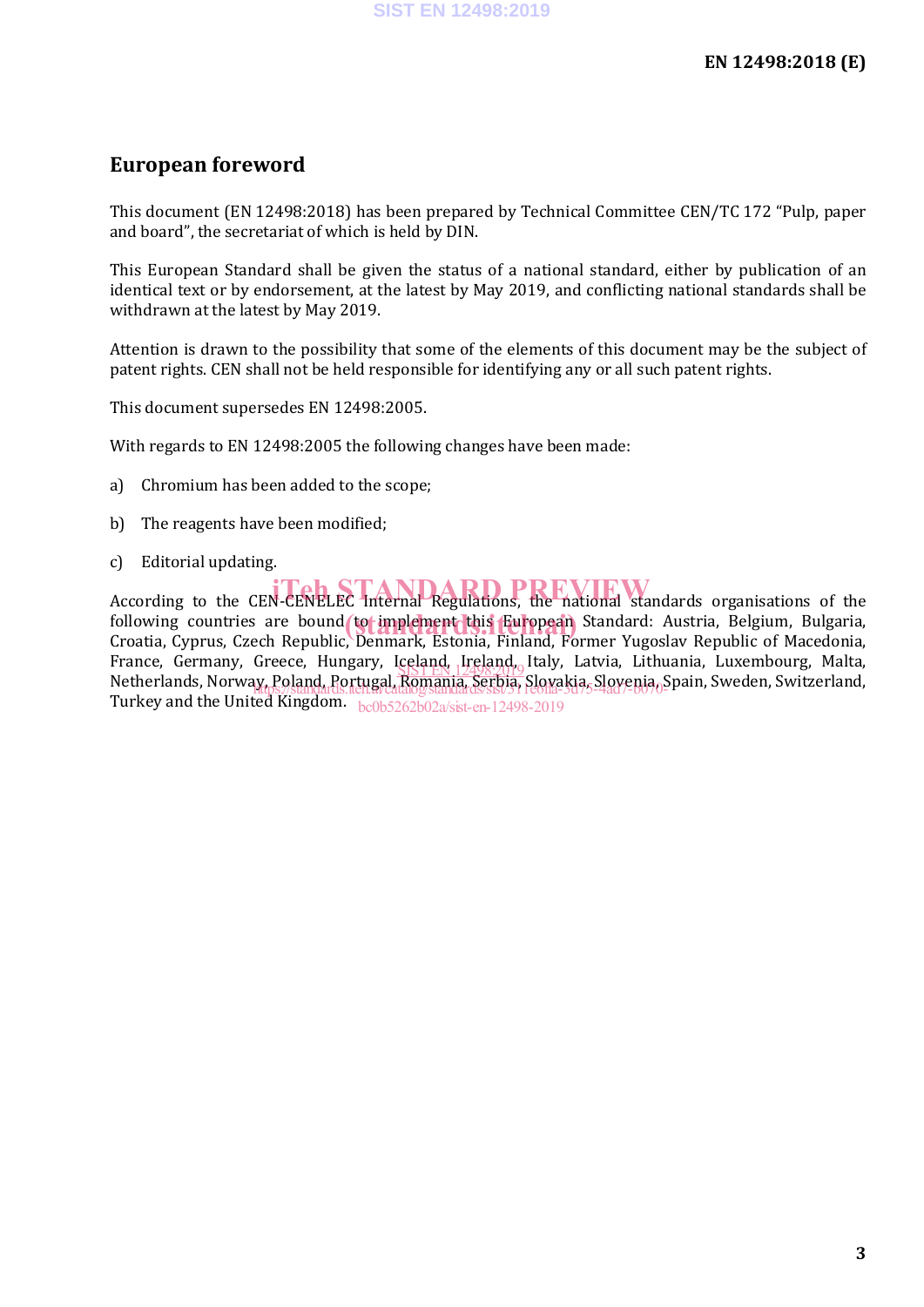#### **EN 12498:2018 (E)**

#### **1 Scope**

This document is one in a series of Standards for the determination of heavy metals in an aqueous extract of paper or board intended for contact with food. This document specifies the test method for the determination of cadmium, lead and chromium in an aqueous extract.

It is applicable to paper and paperboard with extractable metal contents exceeding

- 0,1 mg per kg for cadmium,
- 0,6 mg per kg for lead,
- 0,25 mg per kg for chromium.

Metal content levels below those given can be measured by this document if very sensitive equipment is available and if all other laboratory conditions fulfil the requirements for trace element analysis.

#### **2 Normative references**

The following documents are referred to in the text in such a way that some or all of their content constitutes requirements of this document. For dated references, only the edition cited applies. For undated references, the latest edition of the referenced document (including any amendments) applies.

EN 645, *Paper and board intended to come into contact with foodstuffs — Preparation of a cold water extract* iTeh STANDARD PREVIEW

EN 647, Paper and board intended to come into *contact with foodstuffs* — Preparation of a hot water *extract*

#### **3 Principle** SIST EN 12498:2019 https://standards.iteh.ai/catalog/standards/sist/311e6ffa-3d75-4ad7-b070 bc0b5262b02a/sist-en-12498-2019

An aliquot portion from the stabilized cold water (see EN 645) or stabilized hot water extract (see EN 647) (see Clause 6) is analysed by atomic absorption spectrometry using a graphite tube furnace.

NOTE ICP (inductive coupled plasma) can be used, if validated.

#### **4 Reagents**

All reagents and the water used shall be suitable for trace element analysis. Store the solutions in high density polyethylene/polypropylene bottles.

- **4.1 Nitric acid (HNO3)**, 65 % (d = 1,42)
- **4.1.1 Nitric acid (4.1)**, diluted 1: 1 (V/V) with water
- **4.1.2 Nitric acid (4.1)**, diluted to 1 % (V/V) with water
- **4.2 Hydrochloric acid (HCl)**, 36 % (d = 1,19)
- **4.3 Hydrochloric acid (HCl)**, 0,3 mol/l solution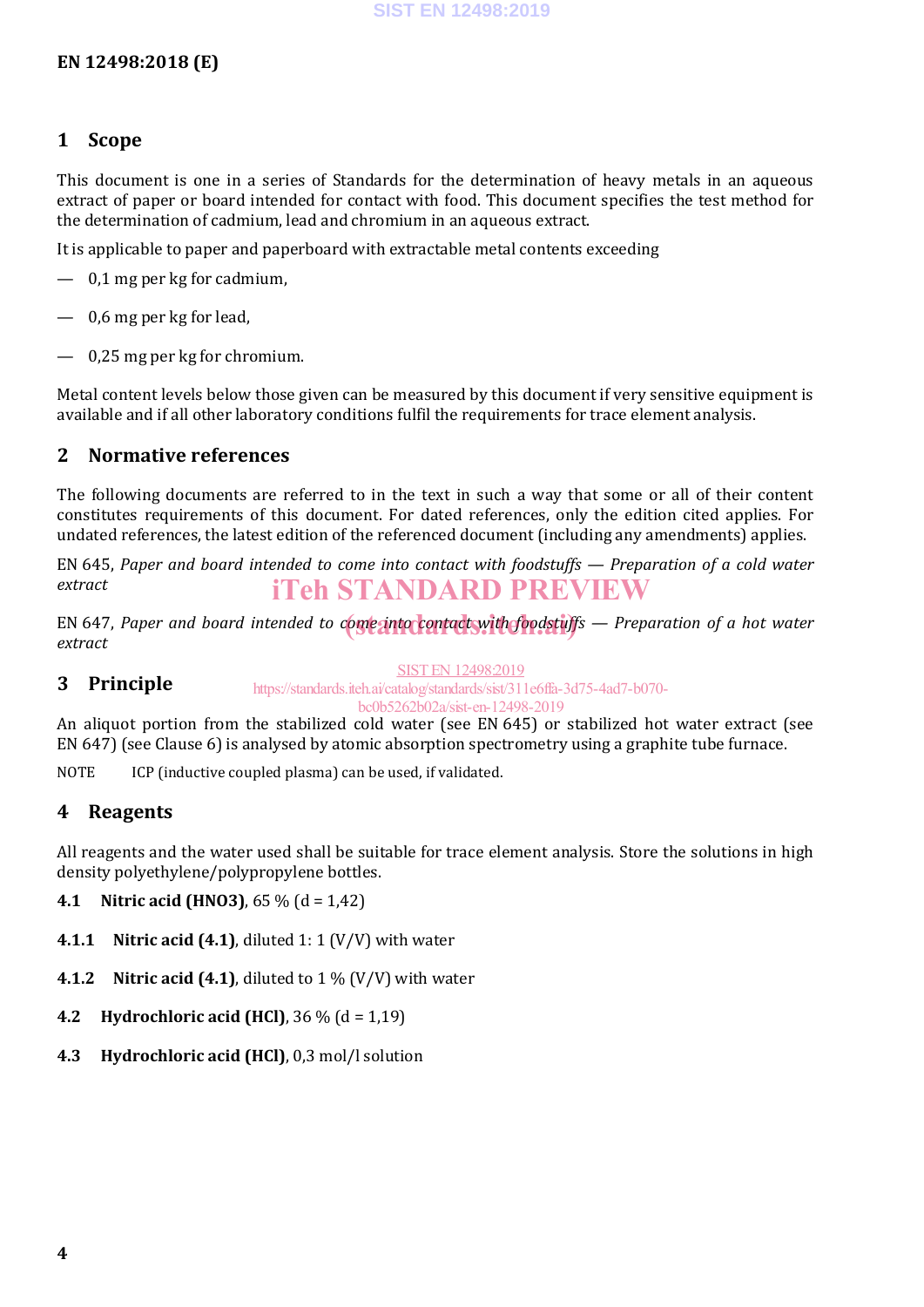#### **4.4 Cadmium – Lead – Chromium – stock solution (Cd, Pb, Cr)** = 1 000 mg/l

The stock solutions are reference materials such as defined in the ISO guide 30. The solutions with a single element and the solutions multielements with their suited specifications indicating the used acid and the method of preparation are both available. The solutions of elements having concentrations of analytes different (for example 100 mg/l) are also admitted.

These solutions are considered as stable during more than a year, but it is advisable, in reference to a guaranteed stability, to take into account recommendations of the manufacturer.

- **4.5** Matrix modifiers
- **4.5.1 Ammonium dihydrogen phosphate (NH4H2PO4)**, solution,100 g/l
- **4.5.2 Palladium nitrate**  $\text{[Pd}(\text{NO}_3)_{2})$ **, solution, 21,7 g/l (= 1 % Pd)**
- **4.5.3 Magnesium nitrate (Mg(NO3)2)**, solution, 61,0 g/l (=  $1\%$  Mg)

NOTE Commercially available standard solutions and matrix modifiers can be used if preferred.

(standards.iteh.ai)

#### **4.6 Gases for atomic absorption spectrometry**

- Nitrogen, as appropiate;
- $-$  Argon, as appropiate. Ch STANDARD PREVIEW

### **5 Apparatus**

- **5.1 General laboratory equipment** SIST EN 12498:2019 https://standards.iteh.ai/catalog/standards/sist/311e6ffa-3d75-4ad7-b070-
- **5.2 Volumetric flasks, 1000 ml**  $bc^{0b5262b02a/sist-en-12498-2019}$
- 
- **5.3 Analytical balance**, accuracy 0,1 mg

**5.4** Micropipettes, from 5,0 µl to 20,0 µl with plastic tips polyethylene/polypropylene of high density

#### **5.5 Atomic absorption spectrophotometer with graphite tube furnace, and with background correction**

Wash all flasks etc. with nitric acid and store them in dilute nitric acid until required. Rinse with demineralized water before use.

#### **6 Preparation of sample**

Prepare a cold water or a hot water extract from the paper or board using the test methods described in EN 645 or EN 647 respectively.

Stabilize the extract by addition of nitric acid (4.1) in the ratio of 1,0 ml per 100,0 ml of sample.

Mix the aqueous extract well and take an aliquot portion for analysis.

Use the appropriate matrix modifier(s)  $(4.5)$  according to the particular instrument in use and the analytical matrix of the extract.